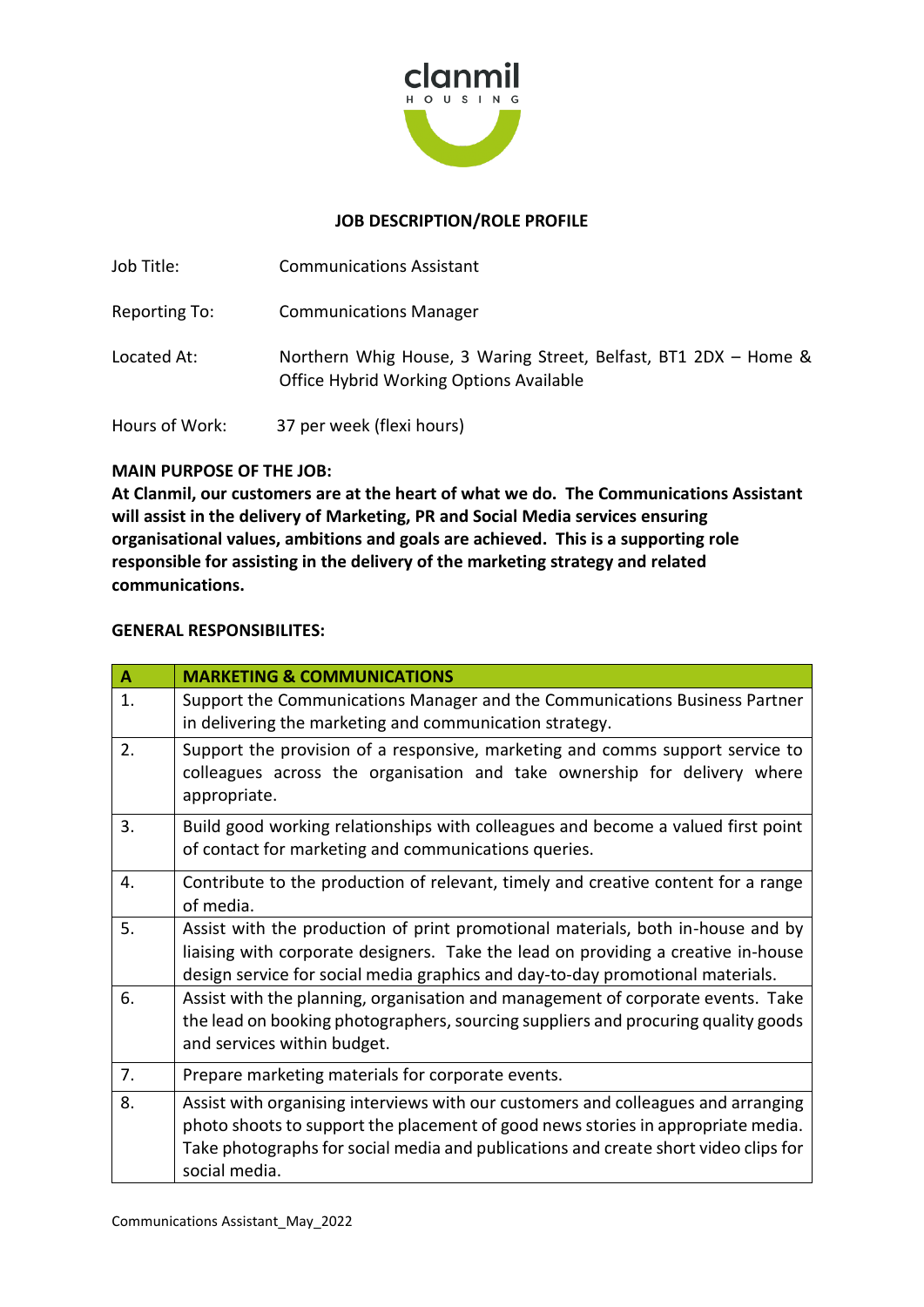

| l 9. | Assist the Communications Business Partner in planning and delivering creative<br>and effective internal communications campaigns. |
|------|------------------------------------------------------------------------------------------------------------------------------------|
| 10.  | Maintain a schedule of relevant annual awards competitions and keep appropriate<br>colleagues up-to-date on timelines.             |

| В  | <b>PROMOTION OF CLANMIL</b>                                                                                                   |
|----|-------------------------------------------------------------------------------------------------------------------------------|
|    | Organise the distribution of both internal and external publications.                                                         |
|    | Manage the centralised booking system for marketing equipment and materials to<br>ensure supply and availability.             |
| 3. | Act as brand ambassador ensuring all documents and content are produced to the<br>standards outlined in our brand guidelines. |

| $\overline{\mathsf{c}}$ | <b>DIGITAL MARKETING</b>                                                                                                                                                                                                                                                                                                           |  |  |
|-------------------------|------------------------------------------------------------------------------------------------------------------------------------------------------------------------------------------------------------------------------------------------------------------------------------------------------------------------------------|--|--|
| 1.                      | Assist with monitoring Clanmil's social media activity across all channels used                                                                                                                                                                                                                                                    |  |  |
| 2.                      | Be passionate about creating original and engaging content that supports the<br>success of Clanmil's internal and external communications.                                                                                                                                                                                         |  |  |
| 3.                      | Maintain a social media content planner and assist with keeping content on the<br>Clanmil website, intranet and social media channels fresh, relevant and up-to-date,<br>and ensure all information is correct and consistent. Ensure consistent corporate<br>tone is maintained as well as accuracy in spelling and good grammar. |  |  |
| 4.                      | Keep up-to-date with social media trends and techniques and continually research<br>examples of good practice that can be used in the development of Clanmil's social<br>media reach and influence.                                                                                                                                |  |  |
| 5.                      | Monitor social media and website activity on a daily basis and liaise with Clanmil's<br>Facebook team to ensure a responsive service.                                                                                                                                                                                              |  |  |
| 6.                      | Take ownership of the social media log and of the production of monthly digital<br>evaluation reports to guide future content.                                                                                                                                                                                                     |  |  |

| l D | <b>ADMINISTRATIVE</b>                                                                                                                                                                       |
|-----|---------------------------------------------------------------------------------------------------------------------------------------------------------------------------------------------|
| 1.  | Take responsibility for maintaining and updating marketing and communications<br>distribution lists and providing admin support in relation to the distribution of<br>marketing mail shots. |
|     | Take responsibility for maintaining a database in relation to Clanmil's Public Affairs<br>activities.                                                                                       |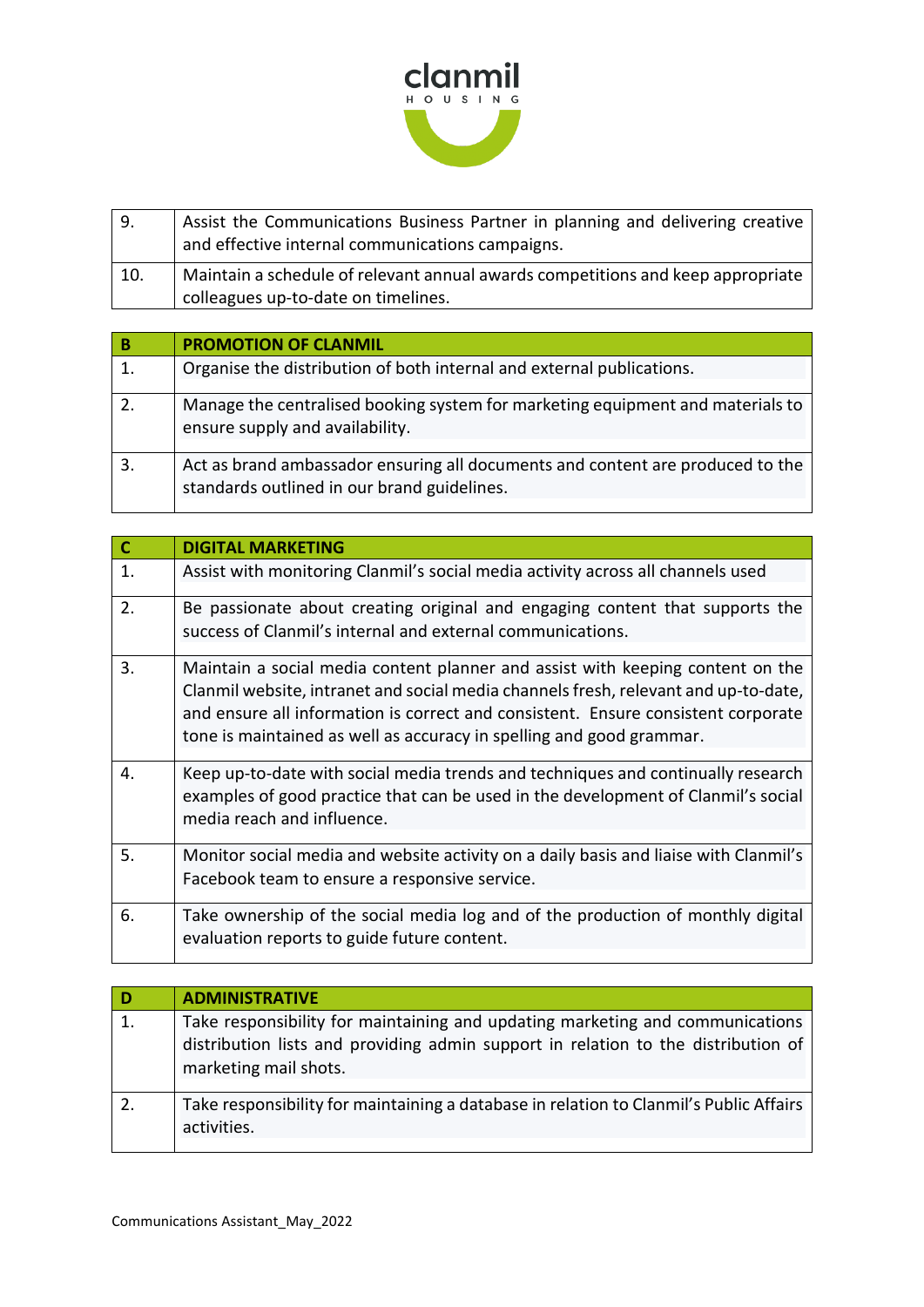

| 3. | Take responsibility for collating press clippings and online coverage and organising<br>annual evaluation.                                                                        |
|----|-----------------------------------------------------------------------------------------------------------------------------------------------------------------------------------|
| 4. | Take responsibility for monitoring and ensuring an adequate supply of marketing<br>literature. Liaise with relevant staff to identify any content changes or updates<br>required. |
| 5. | Take responsibility for procuring and managing stocks of appropriate branded<br>promotional merchandise.                                                                          |
| 6. | Update and maintain the publications library and image database.                                                                                                                  |
| 7. | Assist with the typing/formatting of letters, documents and reports.                                                                                                              |
| 8. | Assist with copywriting and proof reading across all marketing materials.                                                                                                         |
| 9. | Carry out general administration duties for the communications team including<br>telephone cover and attending project meetings as and when needed.                               |

| E/ | <b>TEAM WORK</b>                                                                                                                                    |
|----|-----------------------------------------------------------------------------------------------------------------------------------------------------|
| 1. | Provide timely support and assistance to other departments when required.                                                                           |
| 2. | Actively contribute to team meetings/supervision meetings etc to ensure a neutral<br>and harmonious working environment is maintained at all times. |
| 3. | Take on additional specific projects as required by the Executive Director of<br>Corporate Services, and any other senior manager as requested.     |

| <b>PERSONAL DEVELOPMENT</b>                                                                                         |
|---------------------------------------------------------------------------------------------------------------------|
| Embrace all opportunities for learning and development to help you fulfil your role<br>to the best of your ability. |
| Attend all training courses offered to help you fulfil your role to the best of<br>your ability.                    |

| $\overline{\mathsf{G}}$ | <b>FOLLOW ALL POLICIES AND PROCEDURES IN RELATION TO THE</b><br><b>ROLE</b>                                                                                                                    |
|-------------------------|------------------------------------------------------------------------------------------------------------------------------------------------------------------------------------------------|
| $\mathbf{1}$ .          | Familiarise yourself with the company's policies and procedures which you<br>will be provided with at the start of your employment and during your<br>induction period and induction training. |
| 2.                      | Understand the role of Clanmil, its mission and display its core values in your<br>actions and behaviours.                                                                                     |
| 3.                      | Generate creative and innovative ideas to challenge and contribute to the Clanmil's<br>way of working.                                                                                         |
|                         | Adhere to Clanmil's Fair Employment and Equal Opportunities Policy and commit                                                                                                                  |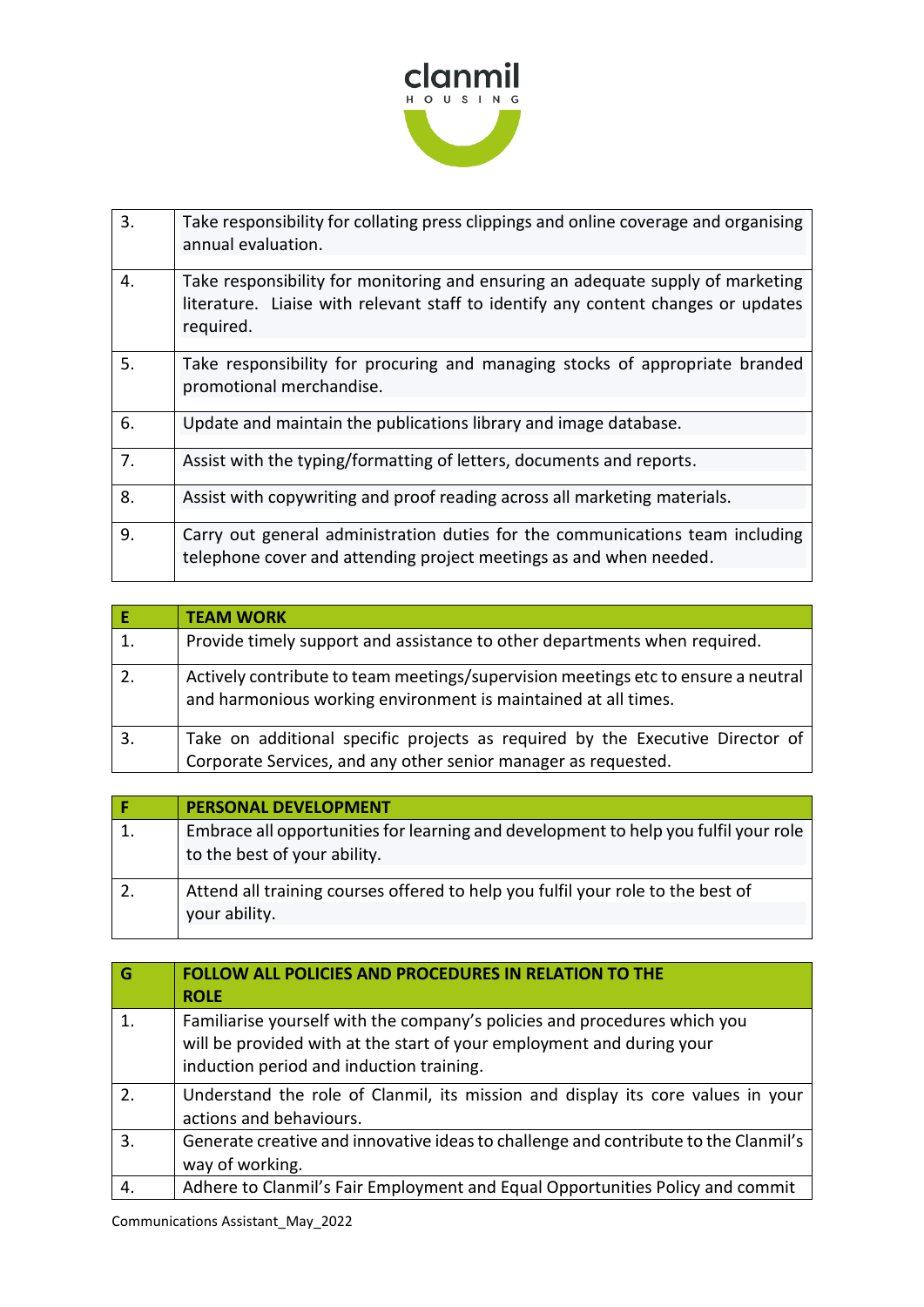

|    | to the principles and aims of the Equality Scheme S75 duties with regard to<br>religious faith, political opinion, racial groups, men and women generally, marital<br>status, age, persons with a disability, persons with dependants and sexual<br>orientation. |
|----|------------------------------------------------------------------------------------------------------------------------------------------------------------------------------------------------------------------------------------------------------------------|
| 5. | Ensure that all work you carry out is in line with the Association's Data                                                                                                                                                                                        |
|    | Protection Policy.                                                                                                                                                                                                                                               |

This Job Description indicates only the main duties and responsibilities of the post. It is not intended as an exhaustive list. In line with our values of 'Achieving Together' and 'Leave a Positive Experience', we expect all to have a flexible attitude and support each other through carrying out any other duty, from time to time, to overcome challenges and move things forward.

| <b>Signed by Postholder:</b> |  |  |
|------------------------------|--|--|
| Date:                        |  |  |

**Signed by Manager: \_\_\_\_\_\_\_\_\_\_\_\_\_\_\_\_\_\_\_\_\_\_\_\_\_\_\_\_\_\_\_\_\_\_\_\_** 

**Date: \_\_\_\_\_\_\_\_\_\_\_\_\_\_\_\_\_\_\_\_\_\_\_\_\_\_\_\_\_\_\_\_\_\_\_\_**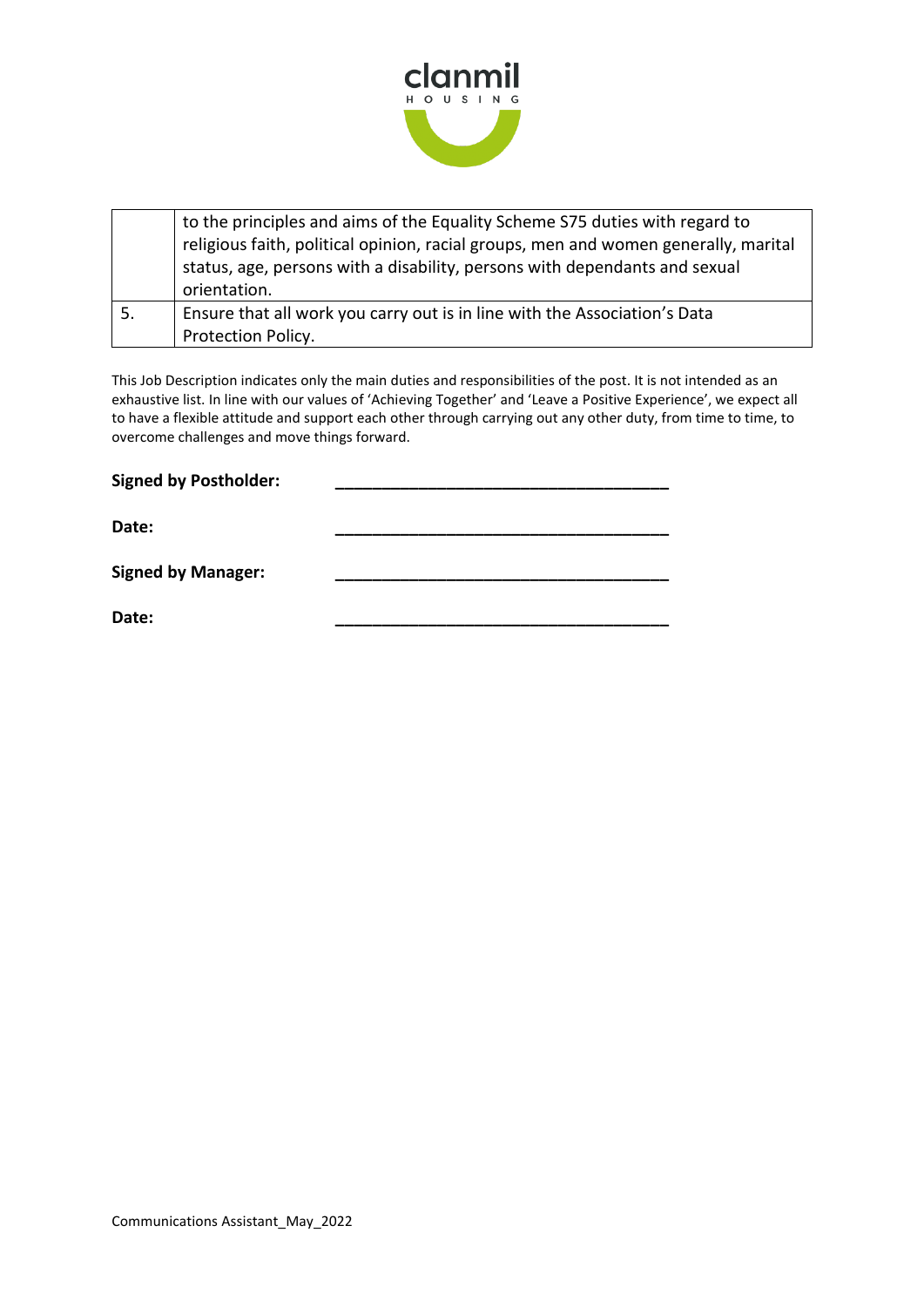

#### **Our values guide us.**

Whilst what we do is vitally important, we think how we do it is equally important. We have all our own way of doing things. It's what makes us unique and at Clanmil we're no different. Our values are at the heartbeat of our organisation, they guide the way we behave and the decisions we make so we're doing everything we can to support our customers and their communities to thrive. We are Clanmil and we…

### **Leave a positive experience**

We believe there's always an opportunity to leave a positive lasting impression if you show compassion and demonstrate you care. We see the person, not the problem. And whilst we know that sometimes we might have a tough conversation or make a hard decision, we will always act with honesty, fairness and respect regardless of the circumstances. After all we're a people business, so trust and great relationships are really important.

### **Believe in better**

With a world of opportunity and head full of possibility, we have a shared ambition to do more. We challenge ourselves, each other, what we do and the world around us to not just settle but improve and to strive for better. We remain curious about what could be, embracing change whilst never losing sight of what we believe in. We are force for good, so we're confident to stand up and be counted.

## **Achieve together**

Together we are stronger. It's as simple as that. By working as one with colleagues, customers and communities we can make real change happen, overcome challenges and move things forward with great energy. It feels good to be part of something, right? We all see the world differently and we might not always agree. We embrace that. We celebrate our diversity and the benefit that brings as we know that with unity comes strength.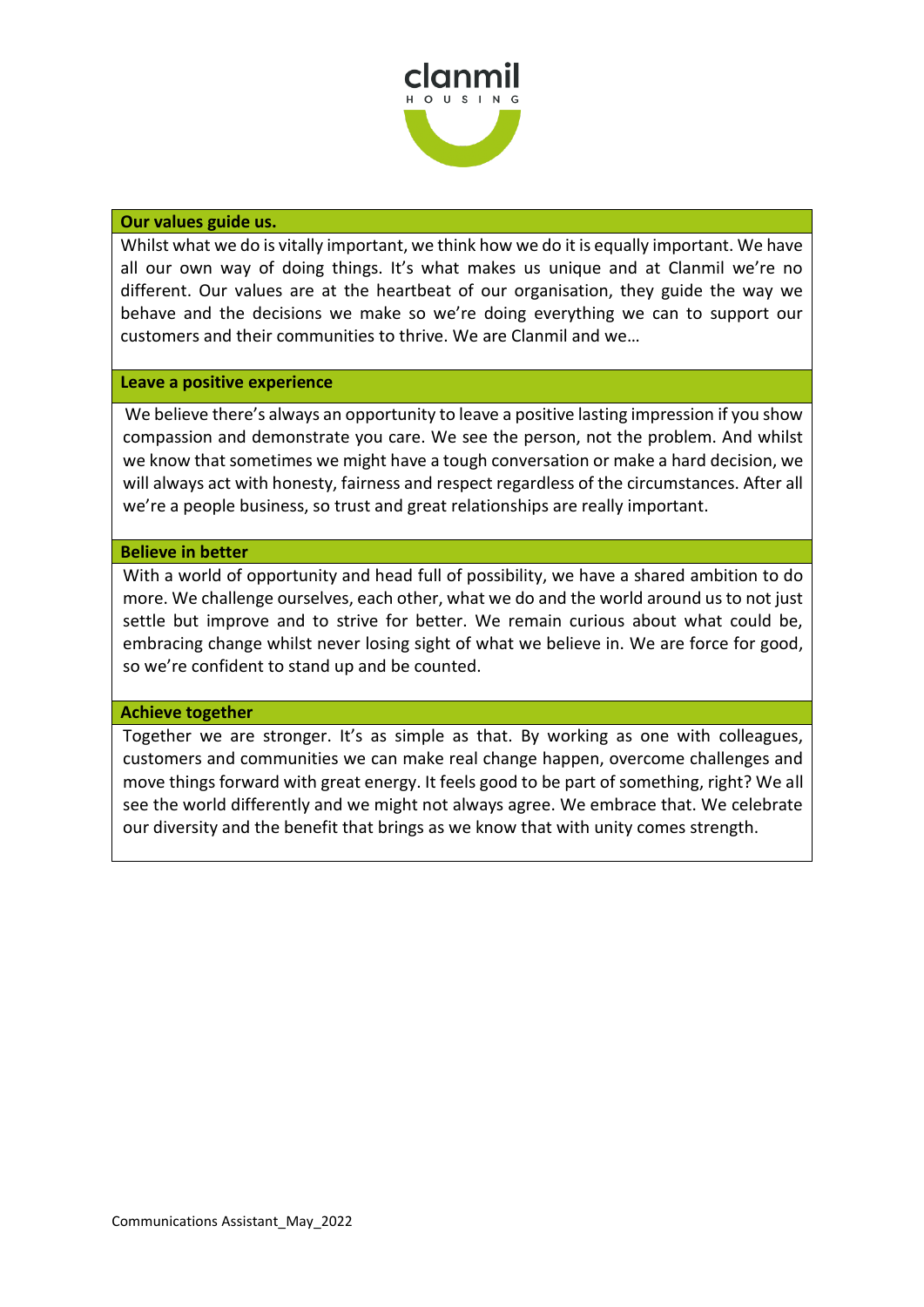

# **JOB PROFILE**

| <b>CRITERIA</b>                                                                                                                                                                                                                                                                                                                                                                                                                                          | Ε                         | D | <b>METHOD OF</b><br><b>ASSESSMENT</b> |
|----------------------------------------------------------------------------------------------------------------------------------------------------------------------------------------------------------------------------------------------------------------------------------------------------------------------------------------------------------------------------------------------------------------------------------------------------------|---------------------------|---|---------------------------------------|
| <b>EXPERIENCE / KNOWLEDGE</b>                                                                                                                                                                                                                                                                                                                                                                                                                            |                           |   |                                       |
| You will have a good general level of education to include at least five<br>GCSEs (at a minimum of Grade C) or equivalent to include English and<br>Maths AND 1 years' experience in a similar marketing related<br>administrative role OR this would be a great opportunity for a student due<br>to graduate this summer who has completed their placement year in<br>marketing and communications and is ambitious to start a career in this<br>field. | $\boldsymbol{x}$          |   | Application form                      |
| Good written communication skills with the ability to write for a wide<br>range of audiences.                                                                                                                                                                                                                                                                                                                                                            | $\boldsymbol{\mathsf{x}}$ |   | Interview                             |
| Have a good knowledge of digital communications platforms including<br>websites, social media, blogs and how to engage audiences and be able<br>to update content regularly.                                                                                                                                                                                                                                                                             | X                         |   | <b>Application Form</b>               |
| Excellent level of IT literacy with knowledge of Microsoft Office suite i.e.<br>Word, Excel, Powerpoint etc (demonstrated by way of examples on the<br>application form).                                                                                                                                                                                                                                                                                | X                         |   | Application Form &<br>Interview       |
| A flair for design and the ability to creatively produce basic design work<br>using platforms such as Canva and Microsoft Publisher.                                                                                                                                                                                                                                                                                                                     |                           | X | Application Form &<br>Interview       |
| Experience of assisting in the planning and delivery of events.                                                                                                                                                                                                                                                                                                                                                                                          |                           | X | Interview                             |
| <b>SKILLS / ABILITIES</b>                                                                                                                                                                                                                                                                                                                                                                                                                                |                           |   |                                       |
| Excellent verbal and written communication skills and ability to interact<br>with internal and external customers in a professional manner.                                                                                                                                                                                                                                                                                                              | $\boldsymbol{\mathsf{x}}$ |   | Interview                             |
| Comfortable and reliable in handling sensitive and confidential<br>information.                                                                                                                                                                                                                                                                                                                                                                          | X                         |   | Interview                             |
| Be a brand ambassador, positively promoting the Clanmil brand to<br>colleagues and external audiences.<br>Highly organised with a high attention to detail and able to work<br>under own initiative in line with agreed objectives.                                                                                                                                                                                                                      | X                         |   | Interview                             |
| Able to multi-task and to work quickly and accurately under<br>pressure, in a structured way.                                                                                                                                                                                                                                                                                                                                                            | X                         |   | Interview                             |